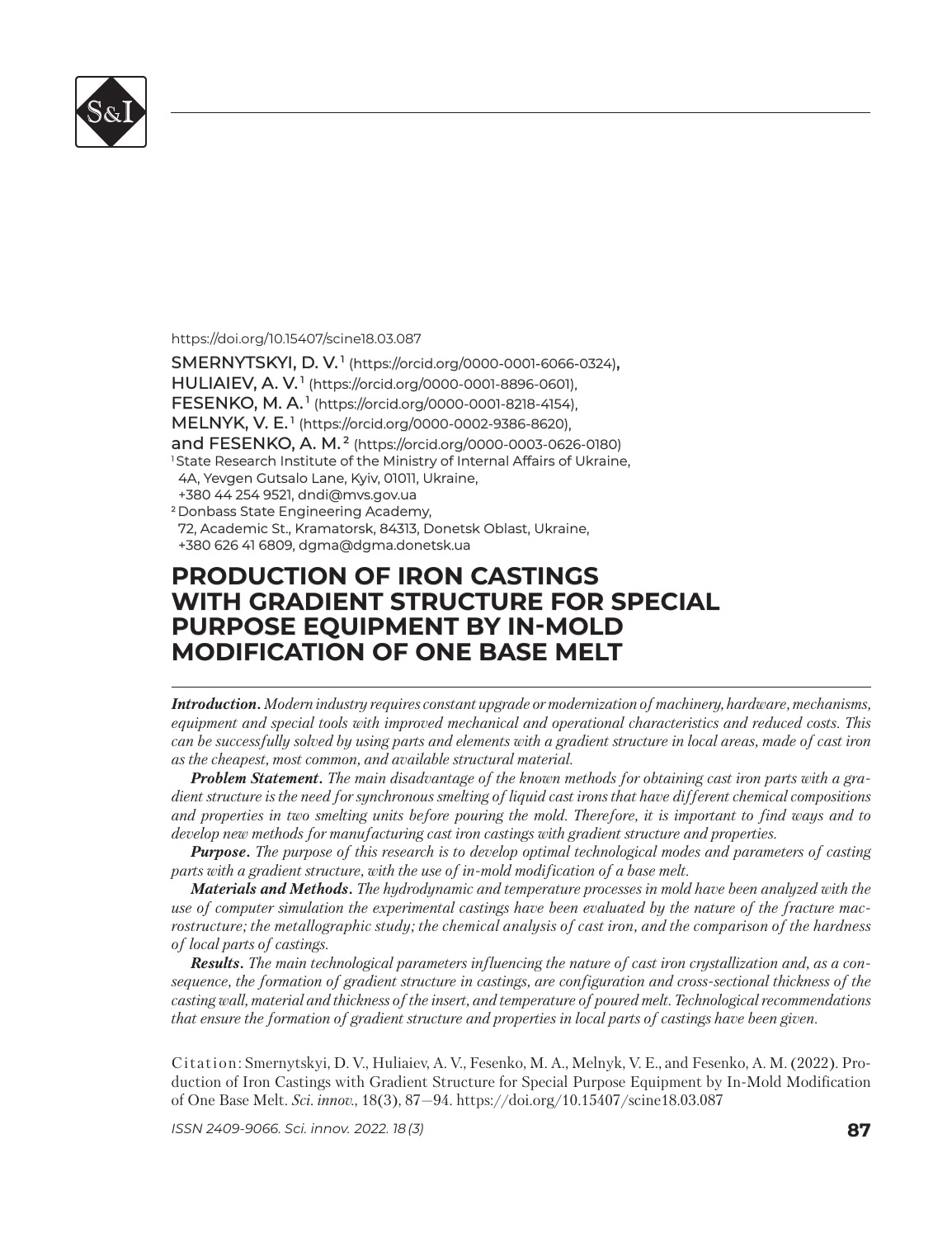*Conclusions. The proposed method is practicable and promising in terms of the manufacture of cast iron castings of various nomenclature (including special tools and equipment for officers of the Ministry of Internal Affairs of Ukraine, the Ministry of Emergencies, and other rescue services and law enforcement agencies), which undergo static and dynamic loads.*

*K e y w o r d s : method, in-mold processing, white cast iron, high-strength cast iron, gradient structure, wear resistance, hardness, and impact strength.*

The specific official tasks and missions of special units of the Ministry of Internal Affairs (hereinafter referred to as the MIA) of Ukraine, the Ministry of Emergencies (hereinafter referred to as the ME) of Ukraine, the National Guard of Ukraine (hereinafter referred as to the NGU), and the State Border Service of Ukraine require constant upgrade or modernization of equipment, machinery, hardware, and special tools and devices, which shall meet the actual conditions and needs. Among these requirements there are increasing reliability, durability, efficiency, versatility and reducing costs.

Meeting these requirements is possible through the use of elements with a gradient structure in local parts, surfaces or layers, which are made of cast iron as the cheapest, most common and fairly simple construction material that possess necessary process, physical, mechanical, and service qualities [1, 2].

Among the cast iron parts with a gradient structure there are toothed gears, gear wheels, sprockets, support rollers, pulleys, screws, bushings, slee-



*Fig. 1.* General view of the fracture macrostructure (I), microstructure (×100) ((II) of white cast iron (WCI) with carbide-pearlite eutectic structure (*a*); high-strength cast iron (HSCI) with ferrite-pearlite (*b*) and ferrite (*c*) metal base

ves, shafts, levers, knives, nozzles, and other tools for various purposes. Their design provides for the work surface or layer of such elements shall have a high hardness and wear resistance, while their other parts that serve as assembly components shall impact resistance, impact strength and, unlike hard surfaces, improved machinability in terms of cutting.

White cast iron (Fig. 1, I) with carbide-pearlitic eutectic structure (Fig. 1, II, *a*) is known to have a sufficient wear resistance and hardness (440—450 HB), whereas high-strength cast iron with spherical graphite (Fig. 1, I) with ferriticperlite (Fig. 1, II, *b*) or ferrite (Fig. 1, II, *c*) metal base possesses increased ductility (*d* up to 22%) and impact strength (240—260 kJ/m2 ) [1, 2].

To date, cast iron parts with a gradient structure and properties in local layers or zones are often produced directly from liquid alloys by the following casting methods: pouring a homogeneous melt into a metal mold or a mold cavity whose surface has been pretreated with special coatings (paints) and alloying additives (surface alloying); pouring into a common mold with a solid partition (barrier) between dissimilar cast irons; successive pouring into a mold or a centrifuge mold with liquid cast irons that have different chemical composition with a pause between the portions; pouring liquid residue of one cast iron and topping up the freed core with a melt of another cast iron [3—6].

The main disadvantage of most of these methods is the need for simultaneous smelting of cast irons that have different chemical composition in two smelters before pouring into mold.

Pouring a homogeneous melt into a metal mold or mold cavity with the surface pretreated with special coatings (paints) and alloying additives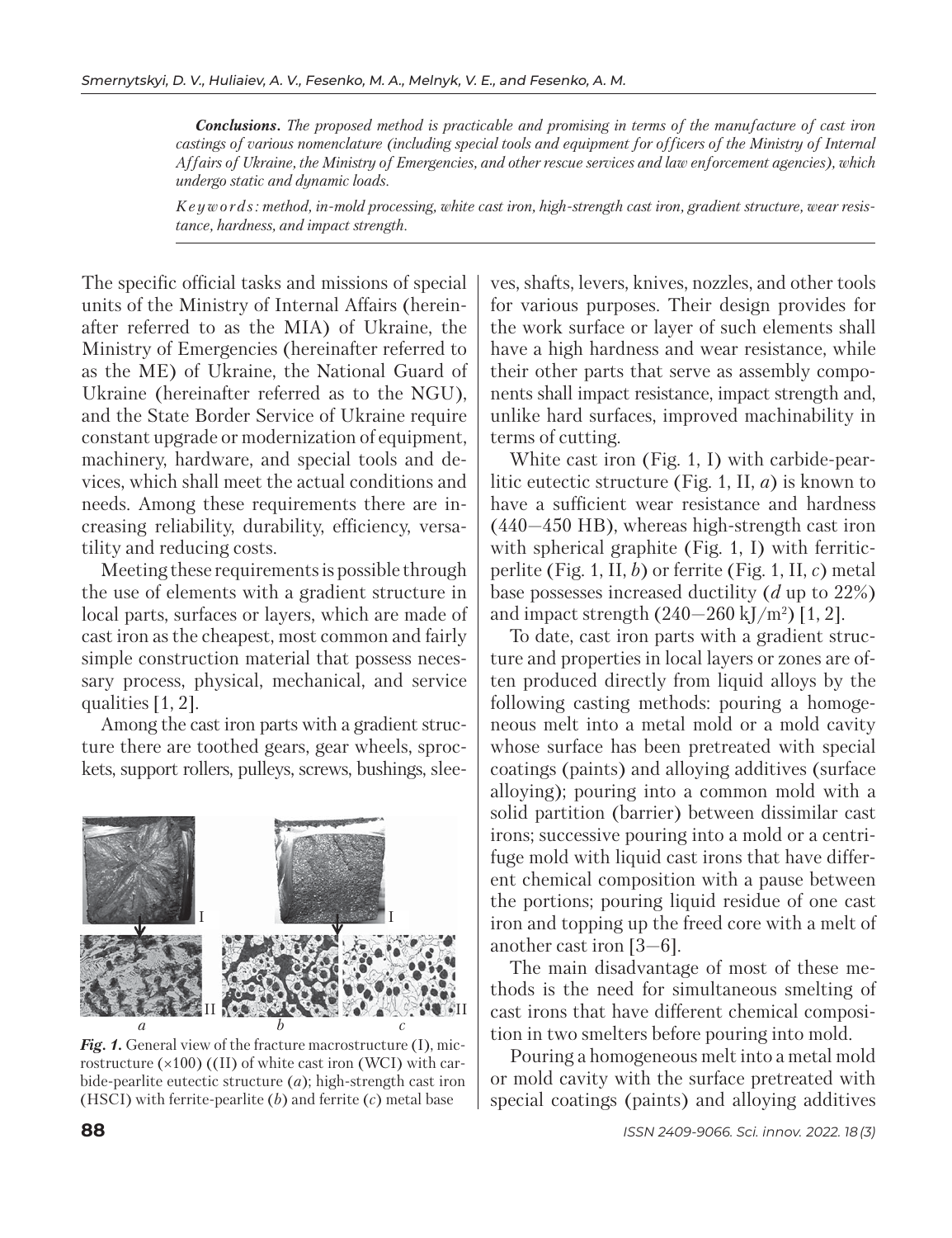

*Fig. 2.* Flowchart of the proposed method for manufacturing cast iron castings with a gradient structure

does not give stable results in obtaining a casting that has an adjustable (specified) thickness of the wear-resistant layer.

At the same time, there is a fundamentally new and simple method for manufacturing cast iron parts (castings) with a gradient structure, with the use of the known process of in-mold modification (the in-mold process) [7—13].

The essence of the new method is that the base liquid cast iron that crystallizes according to the metastable state diagram (Fe $-Fe<sub>3</sub>C$ ) with bleaching, smelted in one melting unit is poured into a mold where it undergoes modification treatment with a spheroidizing modifier (SM) in the reaction chamber of the casting system and further fills the cavity of the mold to which an outer insert of cast iron or steel is pre-installed. Increased cooling rate of liquid cast iron during its contact with the outer insert leads to crystallizing wearresistant white cast iron in one part of the cast product, while moderate cooling rate of the other part ensures crystallizing high-strength cast iron with spheroidal graphite (HF) (Fig. 2) [14].

The fundamental novelty of the proposed method requires a series of experimental studies.

The purpose of this research is to develop a method for casting cast iron parts with a gradient structure with the use of the process of in-mold modification of one base melt.

The object of the study is a 10 kg prismatic casting that has dimensions  $240 \times 120 \times 50$  mm



*Fig. 3.* Model of experimental casting with a foundry-modifying system: *1* — foundry system; *2* — casting; *3* — outer insert



Fig. 4. Mathematical modeling of the technique for manufacturing cast iron castings with a gradient structure

(Fig. 3). The insert material is carbon steel plates (St 3 grade) and SC20 gray cast iron.

Using *Nova-Flow Solid CV* software, we have pre-analyzed the hydrodynamic processes that occur during the pouring of liquid cast iron, its crystallization and cooling in the mold by the proposed method (Fig. 4).

Among the main parameters that affect the nature of the crystallization of cast iron, and as a consequence, the formation of a gradient structure in castings there are the configuration and thickness of the casting wall, material and thickness of the outer insert, and the temperature of poured melt.

To establish the patterns of influence of these parameters on the process of structure formation in castings, preliminary model studies have been conducted. The parameters of the casting and the outer insert, the dimensions of which vary from 10 to 50 mm with a step of 10 mm, are selected as parameters for the simulation (Fig. 5, *a*).

Liquid cast iron is poured into dry sand-andclay molds at a temperature of 1420—1450 °С,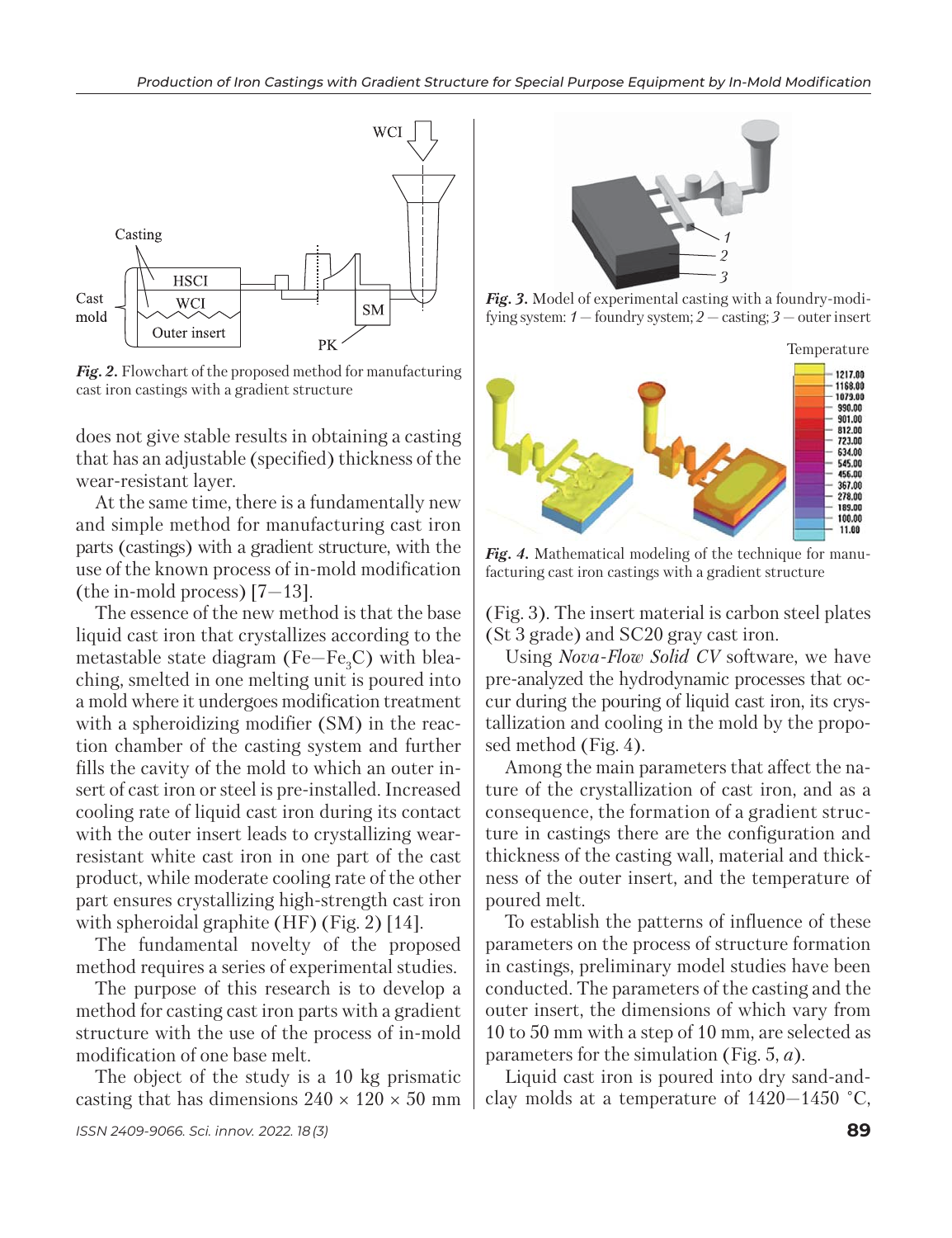

*Fig. 5.* Studied objects for modeling (*a*) and the arrangement of thermocouples for recording the cooling curves in the cross section of the casting (*b*):  $1 -$  thermocouples;  $2$ casting; *3* — outer insert; *4* — sand-and-clay mold

the materials of the outer insert are carbon steel and gray cast iron, like in the previous case.

The nature of the processes of crystallization of cast iron in castings has been studied based on the cooling curves that are recorded with the use of thermocouples located in the casting, along the axis of symmetry, with a step of 1 mm, as shown in Fig. 5, *b*.

During the experiments with cast iron castings, the base cast iron that crystallizes according to the metastable state diagram (Fe-Fe<sub>3</sub>C) with bleaching  $(Ce = 3.4\%)$  is smelted in an induction crucible electric furnace IChT-06 on the charge consisting of blast furnace pig iron (PL2 brand) and steel scrap (St 3). The composition of the basic liquid cast iron that crystallizes with bleaching ranges within  $2.7 - 3.1\%$  C,  $0.4 - 0.6\%$  Si,  $0.5 - 0.7\%$ Mn, up to 0.05% P, up to 0.02% S, and Fe residue.

Ferrosilicon-magnesium alloy, brand VL63M (made in Germany) is used as a spheroidizing modifier (SM) for casting liquid white cast iron and obtaining the structure and properties of highstrength cast iron in a part of the casting. The amount of modifiers with particle size of 1.05.0 mm, which are loaded into the reaction chambers of the foundry systems, in all experiments varies within 2.0—2.5% in weight of liquid cast iron. The dry sand-and-clay molds are filled from a rotary bucket with liquid cast iron at a temperature of 1420—1450 °С. To ensure accelerated heat dissipation from the part of the casting where the wearresistant hard surface is formed, an outer insert in the form of a 30 mm thick cast iron plate is used.

The results of the experiments have been evaluated by the nature of the macrostructure of the fracture in the central cross section of the experimental castings. More complete information has been obtained based on the results of metallographic studies, chemical analysis, as well as by comparing the hardness of the castings surfaces.

Based on the results of numerous model studies, data in the form of cooling curves have been obtained separately for each option of the production of a casting of given size and outer insert. A typical example is shown in Fig. 6.

Proceeding from the general nature of changes in the cooling curves, it has been established that the crystallization time of the casting part that contacts the outer insert is minimal as compared with the middle part and with the casting surface that is opposite to the outer insert and contacts the sand form (Fig. 5, *b*, Fig. 6). For example, in the case of modeling the casting process under conditions where the casting thickness and the thickness of the outer insert of cast iron is 30 mm, the crystallization time at the points where the thermocouples are installed varies from 10 s at the minimum distance from the outer insert to 120 s, at the maximum distance from the outer insert (on the surface of the casting, which contacts the sand form) (Fig. 6, *c*).

That is, the minimum crystallization time of cast iron corresponds to the formation of wearresistant white cast iron in one part of the casting, while the maximum crystallization time is associated with the formation of "viscous" plastic cast iron, in the other part.

Another major factor that determines the structure of cast iron is the rate of its cooling in the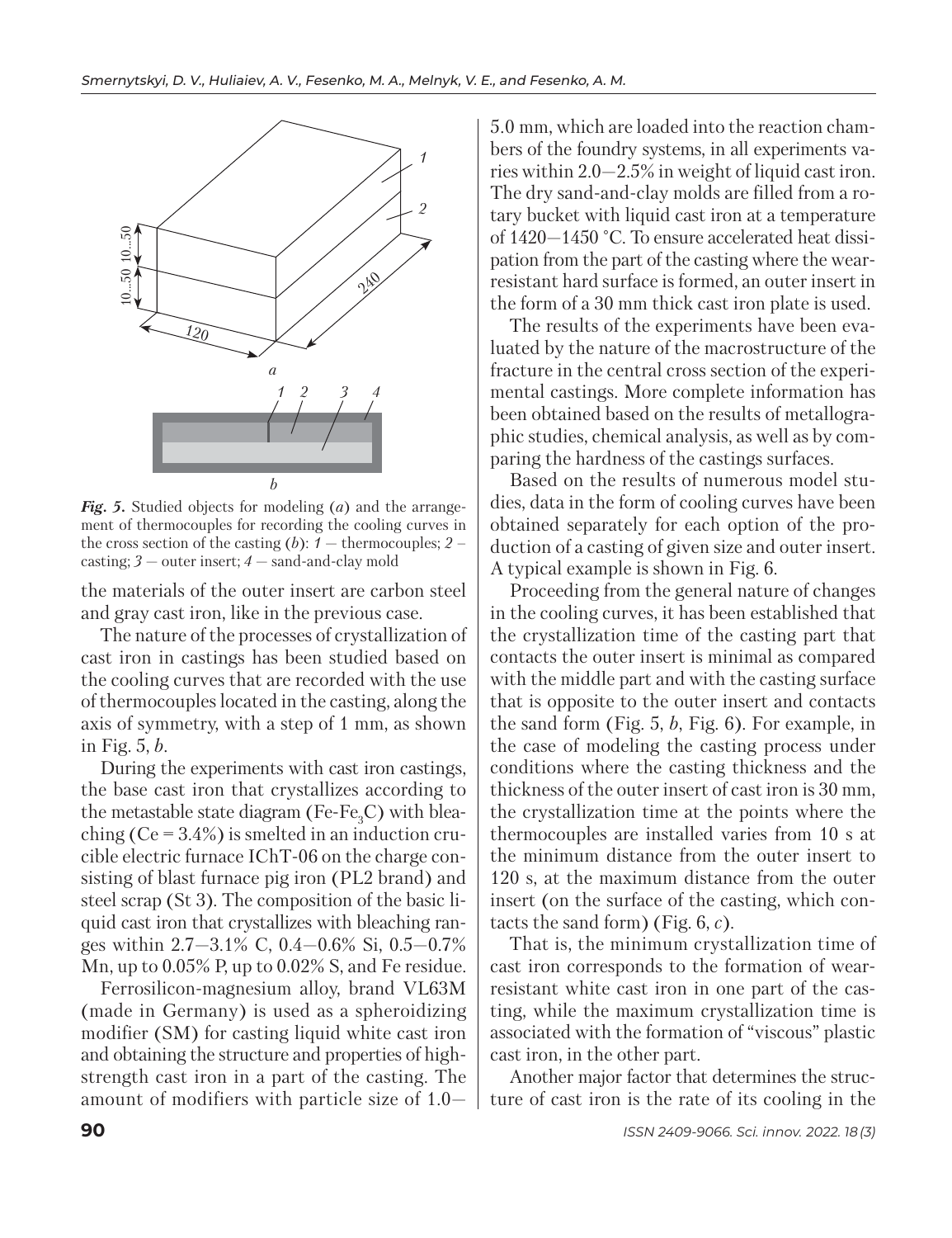

*Fig. 6.* Example of the cooling curves in castings with a wall section thickness:  $a - 10$ ;  $b - 20$ ;  $c - 30$ ;  $d - 40$ ; and  $e - 50$  mm with the use of a 30 mm thick outer cast iron insert

mold. It is known that when it reaches a certain value, cast iron may crystallize either according to the stable Fe-C diagram (i.e. obtaining "viscous" plastic cast iron with free graphite release) or according to the metastable  $Fe-Fe_3C$  diagram (i.e. obtaining solid wear-resistant white cast iron with iron carbide inclusions).

During the model experiments, the cooling rates in each local part where a thermocouple is mounted are determined separately for each simulated casting option of the proposed method. These values are calculated by the ratio of the temperature range of crystallization to the total melt crystallization time, which are directly obtained from the cooling curves (see Fig. 6, *c*). Depending on the obtained cooling rates, the dependences of their change during the cooling of cast iron in the mold have been built (Fig. 7).

The obtained data on the cooling rates of modified cast iron coincide with the data in [15].

In [15], it has been found that, for example, the critical cooling rate of cast iron that has a composition close to the eutectic one ( $Ce = 4.2\%$ ), after spheroidizing modification, which ranges within 8.3–10.5  $\degree$ C/s, leads to cast iron crystallization with bleaching. At lower cooling rates, the same cast iron crystallizes according to the stable state diagram of Fe-C without bleaching.

Under the conditions of computer model experiment, the carbon equivalent of base cast iron is  $Ce = 3.4\%$ . According to the simulation results (according to the results of these experiments) we have found that, for example, for castings with a thickness of 30 mm and an outer cast iron insert with a thickness of 30 mm, the cooling rate of cast iron in the casting varies within 225—25 °С/s. Since the carbon equivalent of the cast iron chosen for the experiments is lower and the given cooling rates exceed the values given in [15], in this case we assume that the cast iron in castings crystallizes with bleaching.

Based on the obtained data on the changes in the cooling rates in the cross section of the casting and the critical cooling rate for cast iron of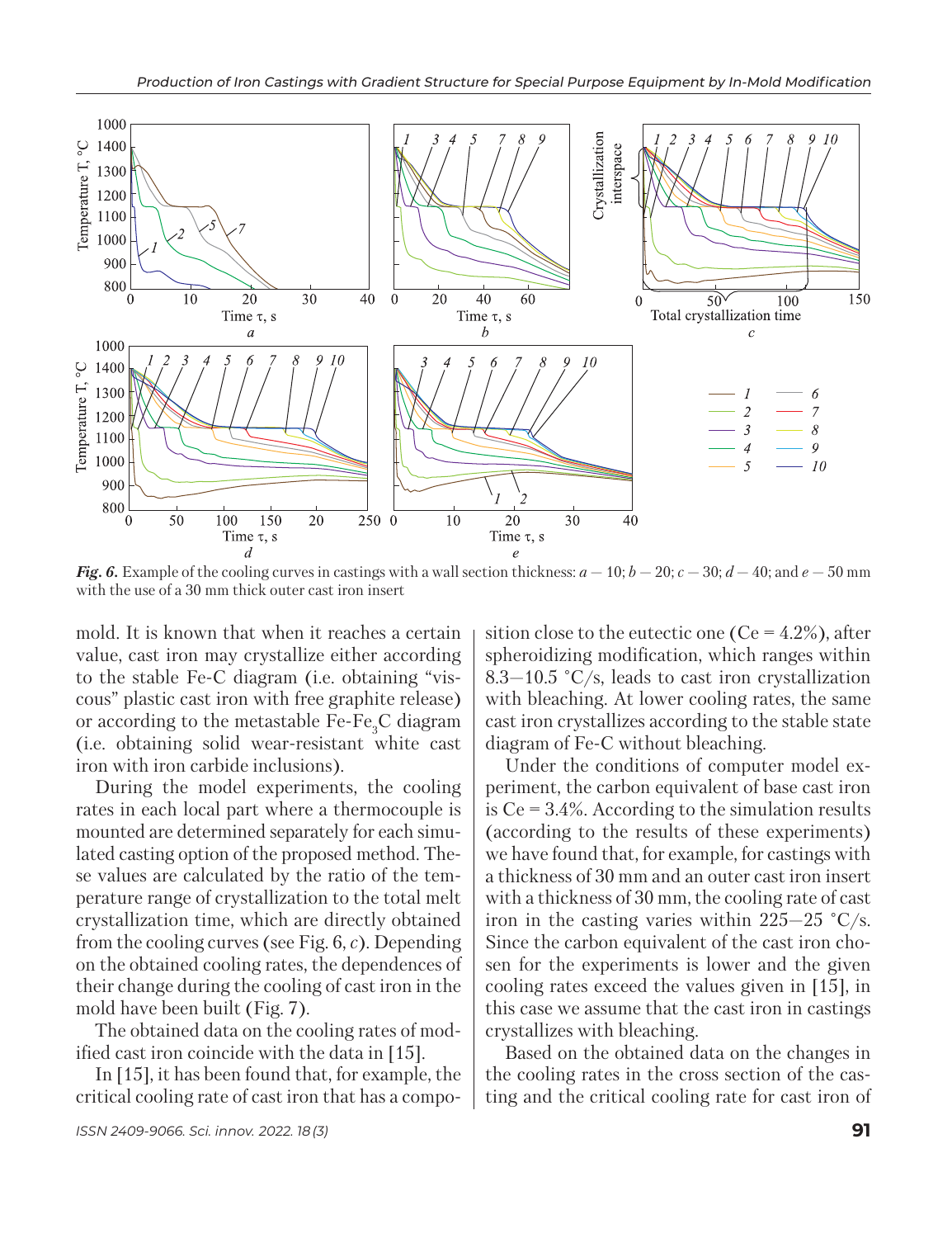

*Fig. 7.* Dependence of the cooling rate in the casting with a 30 mm thick wall section, with the use a 30 mm thick outer insert



*Fig. 8.* Influence of the thickness of the outer cast iron insert on the depth (size) of the white cast iron layer:  $1 - 10$  mm;  $2 - 20$  mm;  $3 - 30$  mm;  $4 - 40$  mm; and  $5 - 50$  mm

the selected chemical composition, the dependences of the thickness of the outer insert cross section on the depth (size) of the casting layer have been built (Fig. 8).

In order to verify the results of computer simulations, at the next stage of the experiment, we have used full-scale cast iron castings. The castings are made according to the method described above.

The studies have shown that after the spheroidizing modification of the initial cast iron melt and the filling of the mold cavity with a pre-moun-



*Fig. 9.* General view of the macrostructure of the fracture (*a*) and the microstructure (×100) of a 30 mm thick cast iron experimental casting with a gradient structure

ted cast iron insert, in the cross sections of castings there is formed a gradient structure with gradient properties between the opposite surfaces (Fig. 9, *b*).

In this case, the solid wear-resistant part of white cast iron on the side of the insert is obtained with a size (depth) of  $12 \pm 2$  mm, which coincides with the results of model studies (Fig. 8). The microstructure of this part consists of perlite and cementite with fine inclusions of spherical graphite (Fig. 9, *c*).

In the same castings, on the side of the sand mold, the melt crystallizes to a depth of  $16 \pm 2$  mm with a fracture that is typical for high-strength cast iron (Fig. 9, *c*). In the microstructure of this part of the casting, spherical graphite is formed in the ferrite-pearlitic metal die. Between the upper and lower parts of the casting, there is formed a transition zone of cast iron. In the microstructure of such a zone, spheres of spherical graphite and cementite are formed in the pearlitic metal die (Fig. 9, *d*). The gradient structure of castings is confirmed by the hardness along the cross section (Fig. 9, *a*). From the surface of the casting on the side of the insert where the bleached cast iron is formed to the layer of high-strength cast iron on the side of the sand mold, the hardness varies from 415—420 HB to 170—180 HB (Fig. 9, *a*).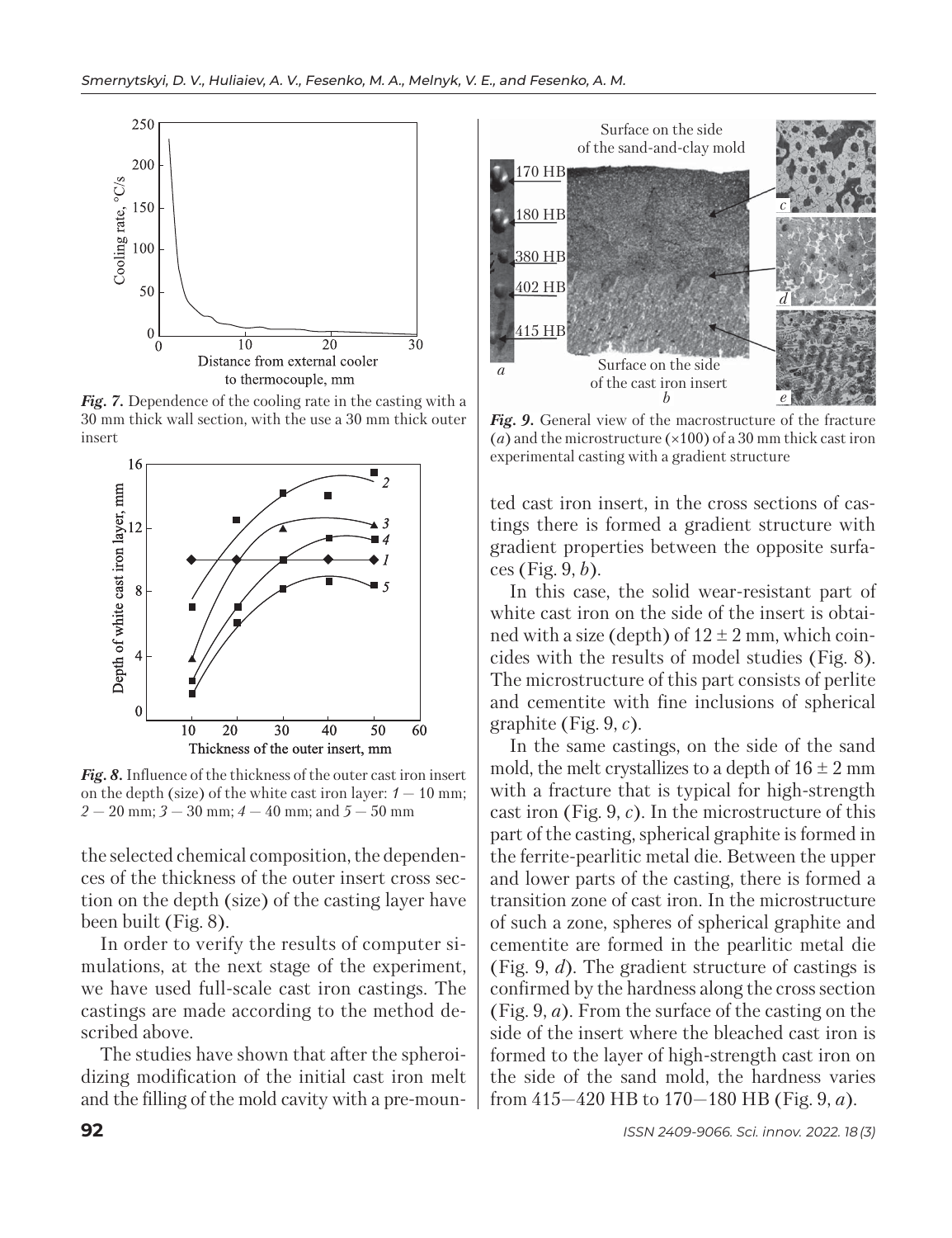Thus, the studies have confirmed the possibility of implementing the proposed method for manufacturing cast iron parts (castings) with a gradient structure and properties, with the use of the method of in-mold modification of a base melt.

The introduction of the method at enterprises will simplify and reduce the cost of production of high quality cast iron products with a given structure and required properties, which may work under static and dynamic loads and are resistant to shock and abrasive wear. In addition, this method allows expanding the range of castings.

The use of cast iron parts with a gradient structure in special vehicles and facilities (eg, assault ladders, ladders, training stands, breacher's toolkits, and other multifunctional tools) expands tactical capabilities and raises the efficiency of work of operational units of MIA of Ukraine, NGU, rescue services of ME of Ukraine, and other law enforcement agencies.

## REFERENCES

- 1. Leibenzon, V. A. (2009). *Solidification of metals and metal composition*s. (Eds. V. A. Leibenzon, V. L. Pilyushenko, V. M. Kondratenko, V. E. Khrychikov, F. V. Nedopekin, V. V. Belousov, Yu. V. Dmitriev). Kyiv: Publishing House «Naukova Dumka» NAS of Ukraine [in Russian].
- 2. Alexandrov, N. N., Bekh, N. I., Nuraliev, M. V. (2015). Modern construction materials are the key to accelerated modernization of enterprises. *Foundry,* 10, 6—12 [in Russian].
- 3. Kostenko, G. D., Pelikan, O. A., Romanenko, Yu. N., Kostenko, D. G. (2006). Hydrodynamic features of the processes of obtaining bimetallic castings. *Casting processes,* 1, 69—73 [in Russian].
- 4. Shiryaev, V. V., Pelikan, O. A., Shinsky, I. O., Glushkov, D. V., Romanenko, Yu. N. (2009). Technological features of the production of bimetallic (multilayer) castings with increased wear resistance. *Metal and casting of Ukraine*, 7—8, 52—56 [in Russian].
- 5. Vlasovec, V. M. (2017). Improving the quality of massive castings with a working layer of medium chromium cast iron type NIHARD 4. *Bulletin of KhNTUSG im. P. Vasilenka,* 183(32), 29—36 [in Russian].
- 6. Avtuhov, A. K. (2017). Generalization of developments on the use and production of chromium-nickel cast iron for the manufacture of rolling rolls. *Bulletin of KhNTUSG im. P. Vasilenka,* 183(32), 64—75 [in Russian].
- 7.Bublikov, V. B. (2008). Ductile iron 60. *Foundry,* 11, 2—8 [in Russian].
- 8. Zelenij, B. G., Bublikov, V. B., Yasinskij, A. A., Zelena, L. A. (2013). Duration of preservation of the effect of spheroidizing modification in cast iron. *Procesi littya,* 4(100), 11—17 [in Russian].
- 9. Knustad, O. (2011). Problems arising in the production of ductile irons. Review of the existing methods for obtaining HF and used modifiers. *Russian Foundrymen*, 4, 15—17 [in Russian].
- 10.Kovalevich, E. V., Petrov, L. A., Andreev, V. V. (2014). Modern methods of modification to obtain nodular graphite in cast iron. *Foundry,* 2, 2—5 [in Russian].
- 11.Olawale, J. O., Ibitoye, S. A., Oluwasegun, K. M. (2016). Processing Techniques and Productions of Ductile Iron. *International Journal of Scientific & Engineering Research*, 7(9), 397—423 [in English].
- 12. Kosyachkov, V. A., Fesenko, M. A., Denisenko, D. V. (2005). Optimization of additives for differentiated graphitizing, carbide-stabilizing and spheroidizing modification of cast iron. *Casting processes*, 4, 34—40 [in Russian].
- 13. Makarevich, A. P., Fesenko, M. A., Kosyachkov, V. A., Fesenko, A. N. (2005). Influence of the type of modifier on the structure of ductile nodular cast iron when casting according to gasified models. *Metal and Casting of Ukraine*, 1—2, 20—22 [in Russian].
- 14. *Patent of Ukraine № 126086.* Fesenko M. A., Lukyanenko I. V., Pogrebnyak I. O. Method for the preparation of rich balland-socket parts [in Ukrainian].
- 15. Bublikov, V. B., Yasinsky, A. A., Syroporshnev, L. N., Kozak, D. S., Bachinsky, Yu. D. *(*2009)*.* Influence of Silicon Content and Cooling Rate on Chill Formation in Ladle Modified Ductile Iron Castings. *Casting processes*, 4, 17—24 [in Russian].

**Received 23.04.2021 Revised 13.01.2022 Accepted 18.01.2022**